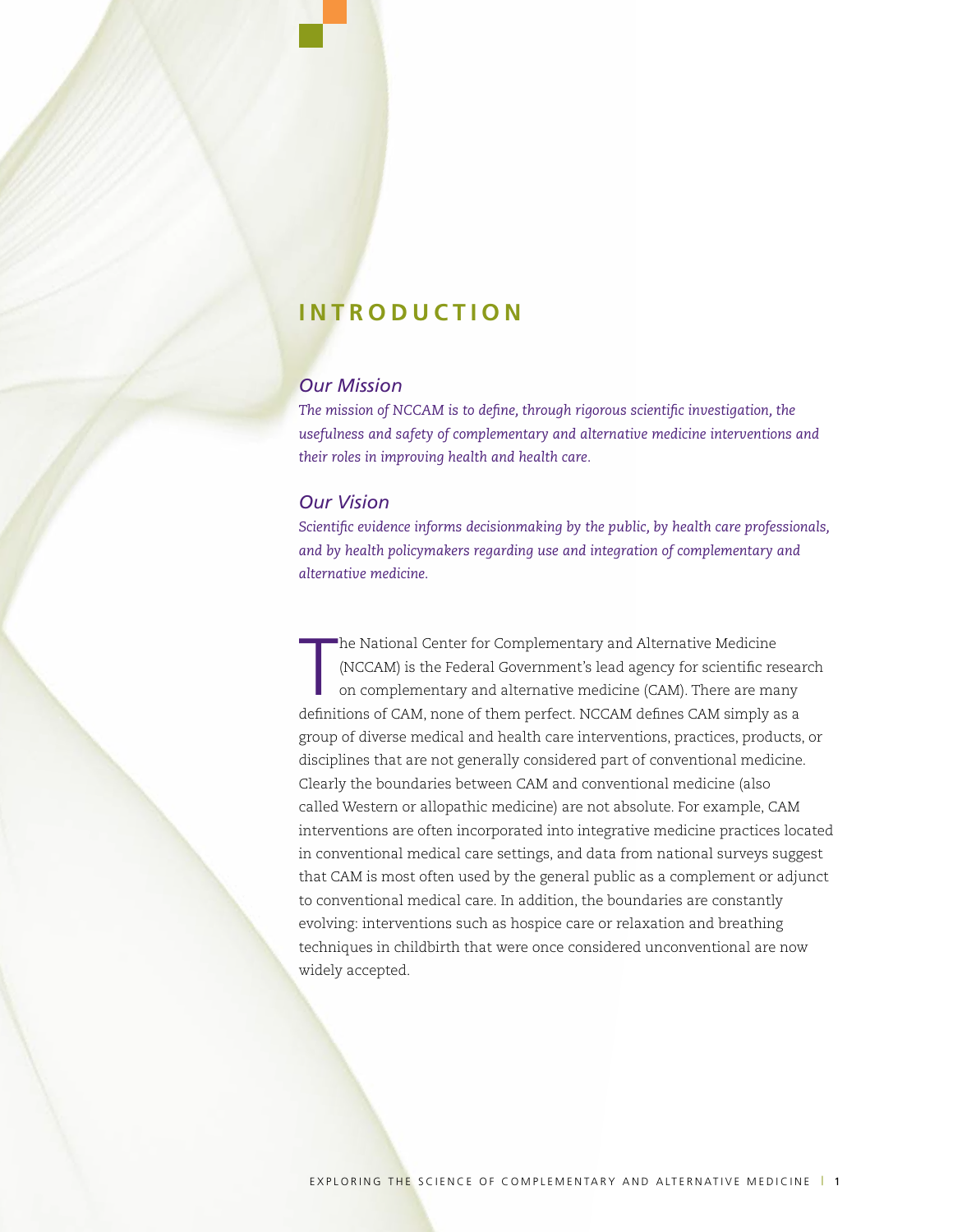The most current and comprehensive picture of Americans' use of CAM has been developed under NCCAM leadership through two National Health Interview Surveys (NHIS), conducted by the National Center for Health Statistics at the Centers for Disease Control and Prevention in 2002 and 2007. Both surveys showed that nearly 40 percent of adult Americans reported using some form of CAM. The 2007 survey showed that 12 percent of children are using some form of CAM.

These data also show that Americans spent \$33.9 billion out-of-pocket for CAM in 2007. This accounted for approximately 1.5 percent of total health care expenditures, but more than 11 percent of total out-of-pocket health care expenditures. Moreover, a large fraction of total out-of-pocket spending was self-care—i.e., various products, classes, and materials not specifically recommended by a health care provider or CAM practitioner.

The scope, self-care nature, and associated costs of CAM use in the United States reinforce the need to develop scientific evidence concerning the usefulness and safety—or lack thereof—of CAM interventions, and to ensure the public has access to accurate and timely evidence-based information. Since its creation as an independent Center at the National Institutes of Health (NIH) in 1998, NCCAM has twice developed strategic plans to help guide the implementation of its legislative mandate to address these needs. Building on a decade of scientific progress, a robust research enterprise, and strong collaborations across NIH, NCCAM is now shaping its future through this third comprehensive strategic plan, developed with considerable input from its diverse stakeholder community.



*The scope, self-care nature, and associated costs of CAM use in the United States reinforce the need to develop scientific evidence concerning the usefulness and safety—or lack thereof—of CAM interventions.*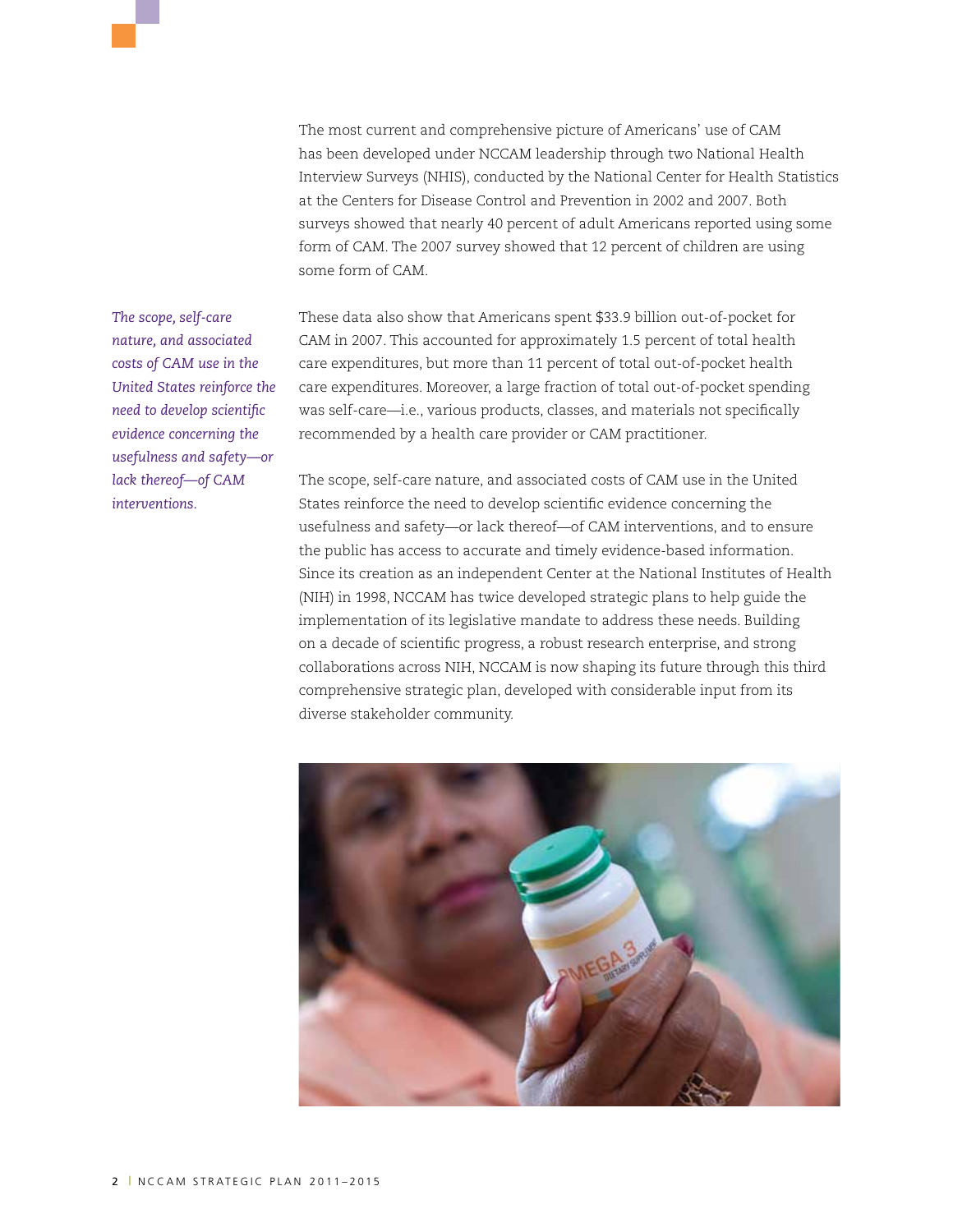# **The Use and Cost of CAM in the United States**

#### **Use**

According to the 2007 National Health Interview Survey, which gathered information on more than 32,800 Americans, 38.2 percent of adults in the United States aged 18 years and over and nearly 12 percent of children aged 17 years and under used some form of CAM within the previous 12 months. Use among adults remained relatively constant from previous surveys. The 2007 survey provided the first population-based estimate of children's use of CAM.

### **Costs**

Americans spent \$33.9 billion out-of-pocket on CAM during the 12 months prior to the survey. This accounts for approximately 1.5 percent of total United States health care expenditures, but 11.2 percent of total out-ofpocket expenditures. A substantial portion of this expenditure is self-care (i.e., does not include the guidance of a health care provider or CAM practitioner).



- \* National Health Expenditure Data for 2007. U.S. Department of Health and Human Services, Centers for Medicare and Medicaid Services Web site. Accessed at: http://www.cms.hhs.gov/NationalHealthExpendData/02\_NationalHealthAccountsHistorical.asp#TopOfPage on June 25, 2009.
- † Reimbursed spending includes all employer and individual private insurance, Medicare, Medicaid, State Children's Health Insurance Program, and other private and public spending.
- ‡ Other CAM includes, for example, yoga, tai chi, qi gong classes; homeopathic medicine; and relaxation techniques.
- # Other conventional care includes dental care, nursing homes, home health care, nondrug medical products, hospital care, and other professional services.

*Source: Nahin RL, Barnes PM, Stussman BJ, and Bloom B. Costs of Complementary and Alternative Medicine (CAM) and Frequency of Visits to CAM Practitioners: United States, 2007.* National Health Statistics Reports; no: 18*. Hyattsville, MD: National Center for Health Statistics. 2009.*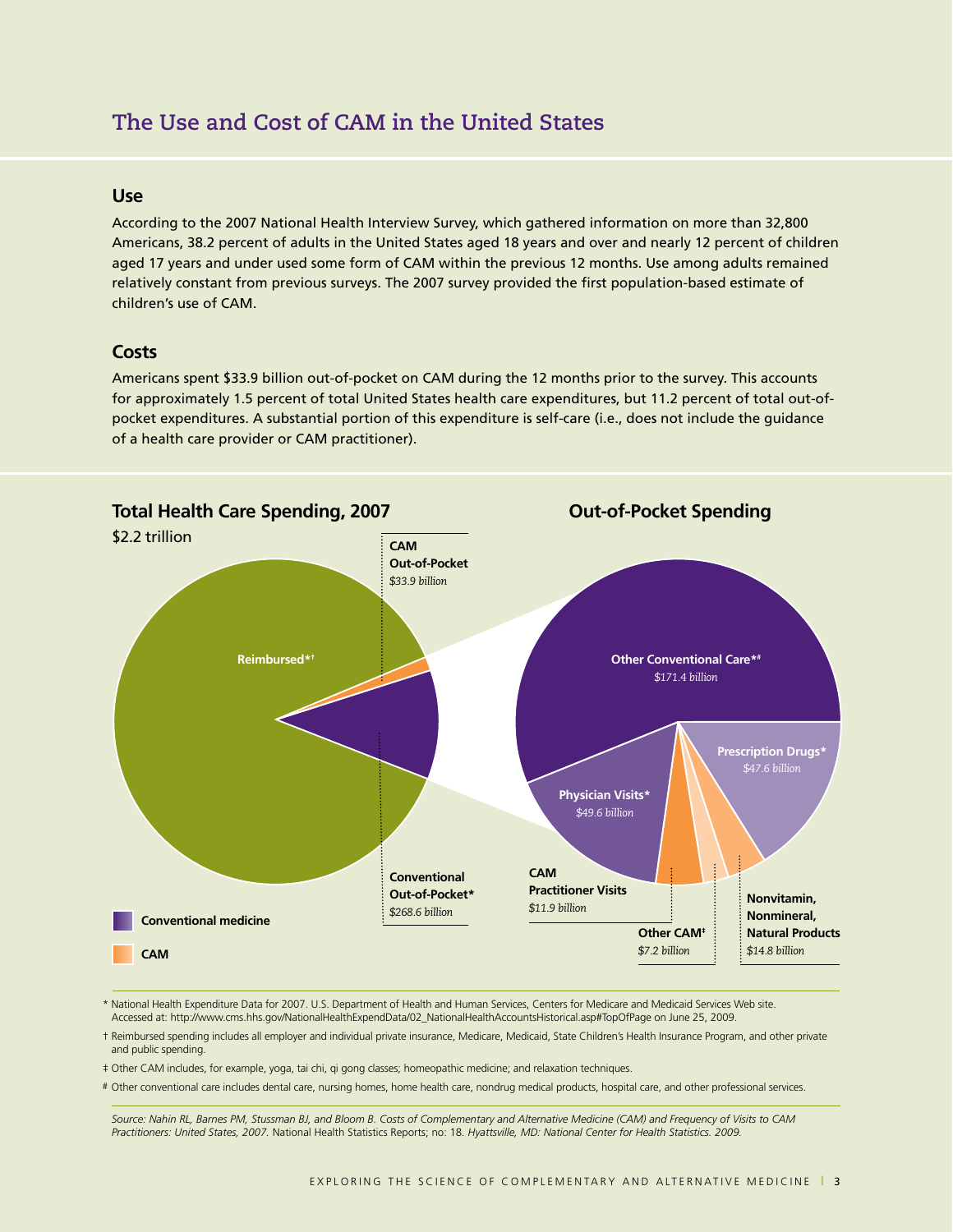

## **Goals of the Strategic Plan**

NCCAM enters its second decade at a time of both exciting scientific opportunity and heightened potential for making valuable contributions to health care practice and health promotion. This strategic plan is built around three longrange goals aimed at improving the state and use of scientific evidence regarding the two major reasons for use of CAM in the United States—treating health problems and supporting or promoting better health and well-being.

### **GOAL 1: Advance the science and practice of symptom management.**

GOAL 1<br>
of symples<br>
CAM app<br>
diseases<br>
musculo:<br>
may be b CAM approaches are most often used to manage symptoms of underlying diseases and conditions, including back or neck pain, arthritic or other musculoskeletal pain, and insomnia, usually in conjunction with conventional medical strategies. Furthermore, evidence suggests that some CAM approaches may be helpful in managing these symptoms and that, in some cases, they engage innate biological processes involved in pain and emotion. Research to understand more clearly whether and how such interventions add value to existing approaches and to identify the biological mechanisms by which they exert beneficial effects will advance the science and practice of symptom management.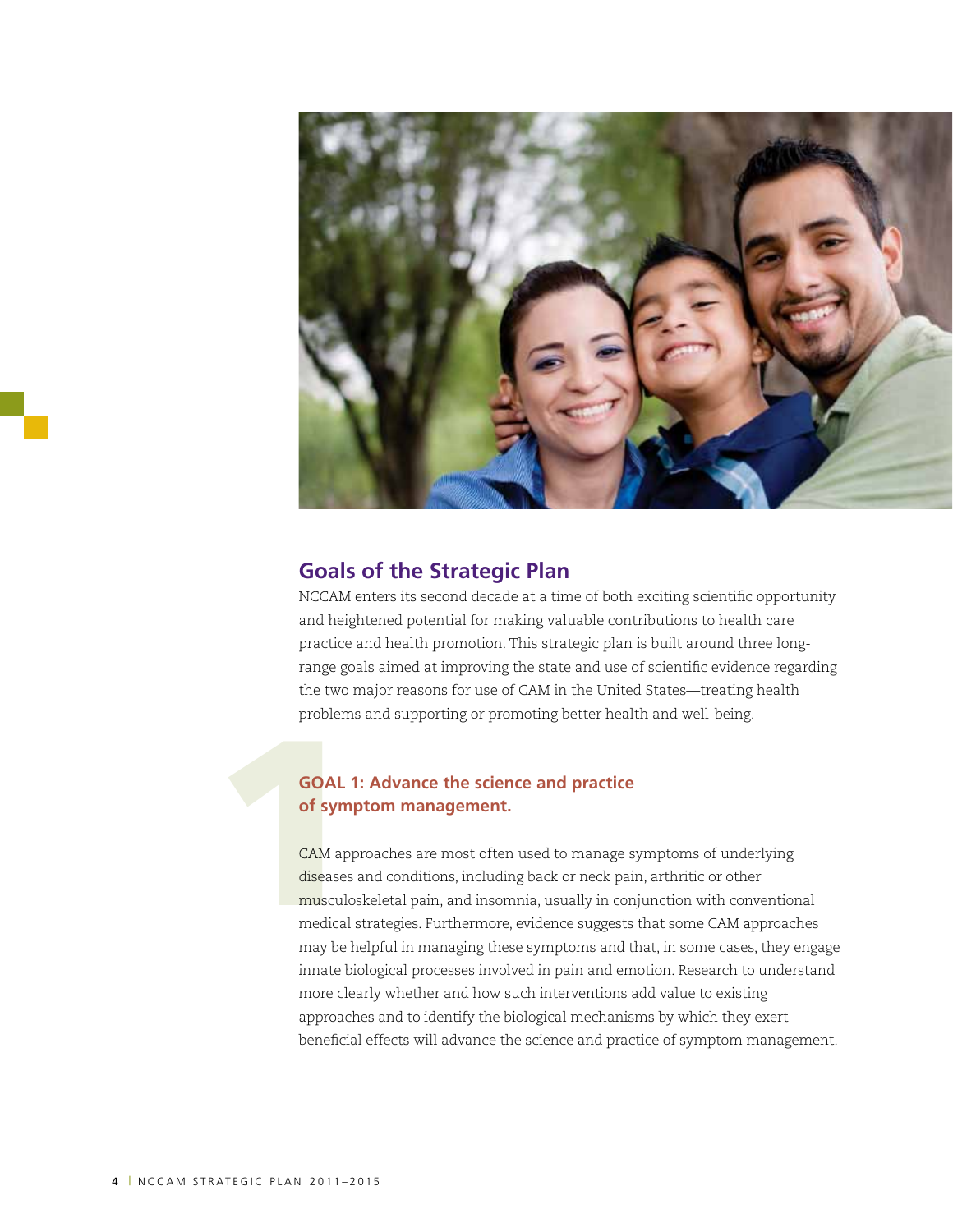## **GOAL 2: Develop effective, practical, personalized strategies for promoting health and well-being.**

**egies for<br>y behaviors<br>ng unhealthy<br>any CAM<br>ous CAM-<br>ale to adont** It is generally accepted and well established that sustaining healthy behaviors (e.g., good eating habits and regular physical exercise) and modifying unhealthy behaviors (e.g., smoking) reduce risks of major chronic diseases. Many CAM and integrative medicine practitioners and disciplines employ various CAMbased interventions (e.g., meditation or yoga) to help motivate people to adopt and sustain health-seeking behaviors, or they encourage dietary practices (sometimes grounded in traditional medical systems) that incorporate a healthy food philosophy. Newly emerging evidence suggests that CAM use may be associated with greater degrees of health-seeking behavior. While causal relationships between CAM use and healthy behavior have not been established, the claims and preliminary data deserve investigation given the formidable public health challenges in motivating behavior change. Research is needed to explore, clarify, and examine the hypothesis that certain CAM approaches or practices can, in fact, be useful in encouraging better self-care, an improved personal sense of well-being, and a greater commitment to a healthy lifestyle.

### **GOAL 3: Enable better evidence-based decisionmaking regarding CAM use and its integration into health care and health promotion.**

ry mestyle.<br> **egarding<br>
promotion.**<br>
hal and CAM)<br>
remains<br>
ress in<br>
ring the past<br>
AM use and The needs of the public and health care providers (both conventional and CAM) for reliable, objective, evidence-based information regarding CAM remains compelling. Addressing that need remains central to NCCAM's success in fulfilling its legislative mandate. Importantly, evidence gathered during the past several years shows that CAM research findings have influenced CAM use and practice. NCCAM not only will continue to support research that addresses this need but also will continue to provide world-class, evidence-based information on the CAM practices used by millions of Americans.

## **A Decade of Investment in CAM Research**

## *Growth of the Evidence Base*

Two overarching research priorities of NCCAM's first decade addressed (1) the relative paucity of foundational scientific information on the biological properties, safety, and efficacy of most CAM modalities and (2) the need for clinical trials testing the efficacy and safety of selected CAM interventions frequently used by the public. The products of this investment include, first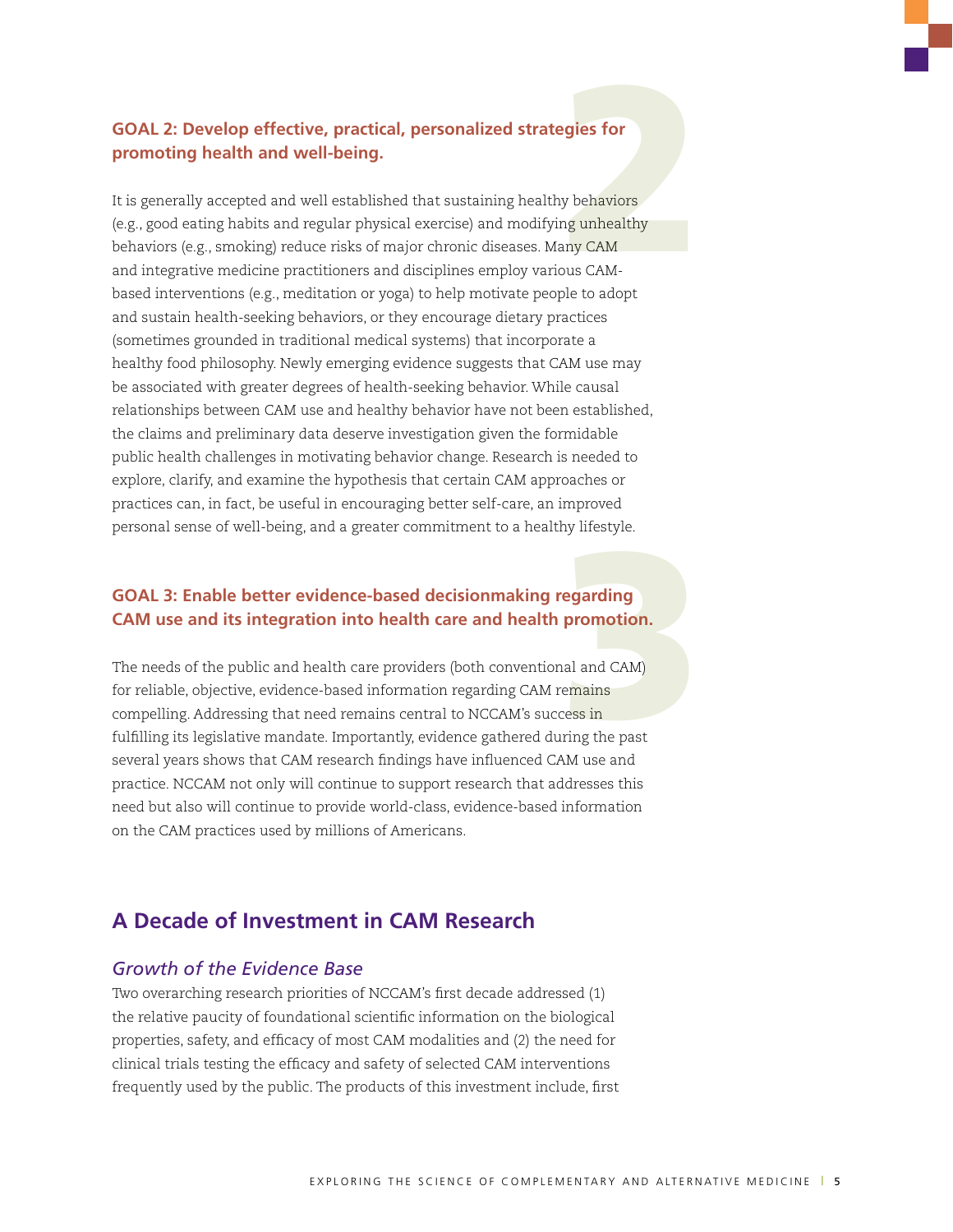and foremost, an emerging evidence base—which has grown substantially in both quality and quantity. Basic research and clinical trials, large and small, have yielded results—both "positive" and "negative"—regarding the effects, efficacy, safety, and in some cases, promise regarding CAM. Formal evidencebased analyses and systematic reviews by independent organizations (e.g., the Cochrane Collaboration) point increasingly toward helpful conclusions regarding safety and efficacy—or lack thereof—of specific CAM interventions and practices. These conclusions are influencing the practice guidelines of professional medical societies.

# **Impact of Research on CAM Natural Product Use and Spending**

#### **Major Changes in Frequency of Use Track Research Results**

Both the 2002 and the 2007 National Health Interview Surveys examined the use of a number of CAM natural products. Direct comparisons of the extent of use of specific products cannot be made because of differences in the questions asked in the two surveys. However, changes in the relative ranking of the 10 most commonly used products suggest that results from CAM research do influence consumers' decisions regarding CAM use.

In 2002, fish oils/omega-3 fatty acids ranked eighth, while in 2007 they ranked first. This change correlates with a growing body of evidence suggesting benefit of these products in preventing complications of cardiovascular disease and other significant health problems.

In 2002, the herb St. John's wort (*Hypericum perforatum*) ranked sixth in use, while in 2007 it ranked twenty-first. This change correlates with publication of research documenting potentially harmful herb-drug interactions involving antidepressants, birth control pills, antiretrovirals used to treat HIV infection, Dilantin or other antiseizure drugs, and warfarin. It also correlates with the publication of several studies that did not find efficacy in major depression or attention deficit hyperactivity disorder (ADHD).

*Source: Barnes PM, Bloom B, Nahin R.* CDC National Health Statistics Reports #12. *Complementary and Alternative Medicine Use Among Adults and Children: United States, 2007. December 2008.*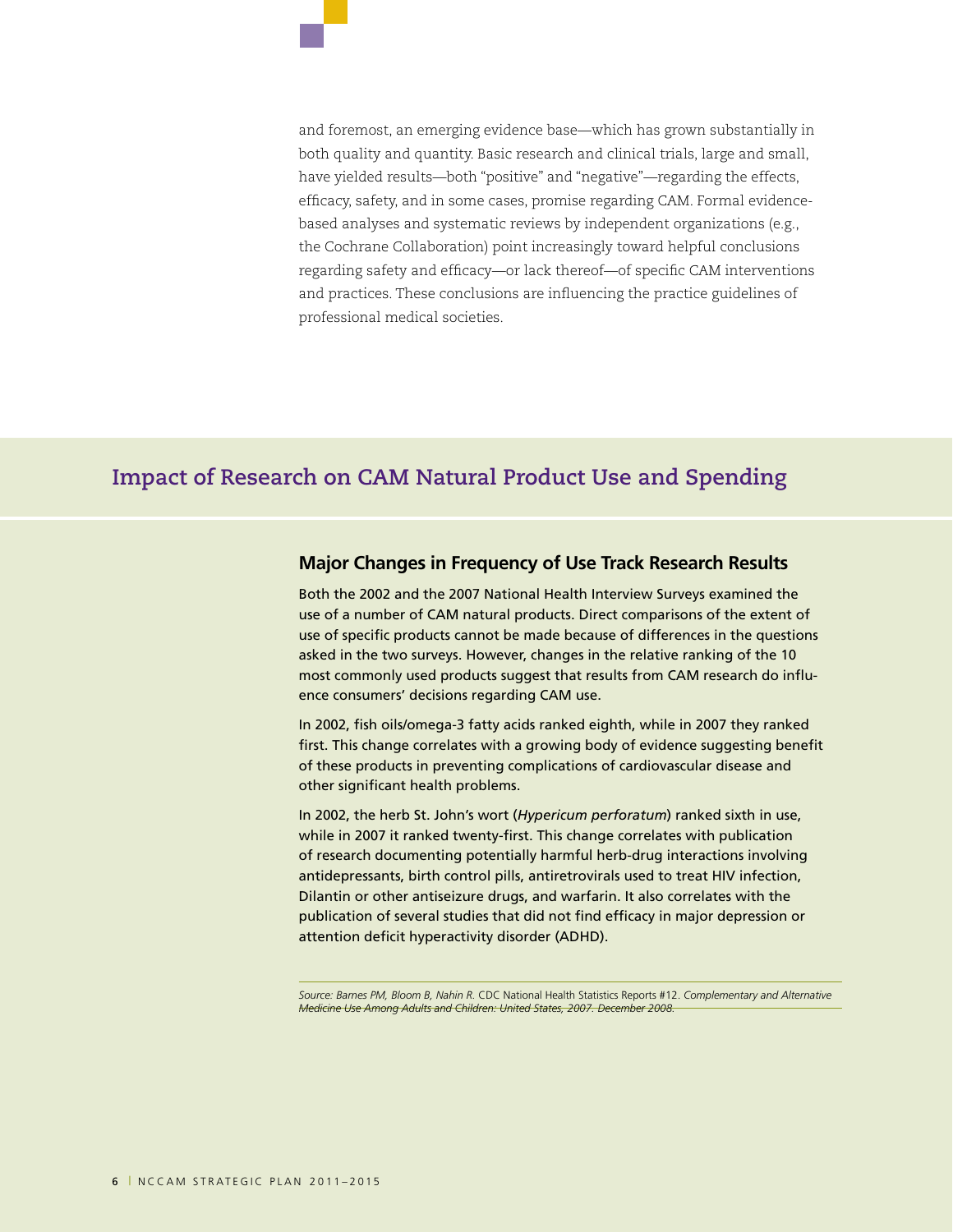## *CAM Research Influences Consumer Use and Spending*

Two independent lines of evidence—survey data from the NHIS regarding use of dietary supplements and industry sales data—suggest that results of CAM research do influence consumers' decisions regarding CAM use. Both show changes over time that track with research findings. Specifically, the publication of "negative" results from clinical trials preceded declines in both the frequency of use and the sales of several nonvitamin/nonmineral dietary supplements. Similarly, publication of evidence pointing toward the potential value of omega-3 fatty acids/fish oil preceded increased use and sales. It is also notable that in direct response to the results of NCCAM-funded research, the U.S. Food and Drug Administration has taken action to address concerns about the safety of several specific CAM products.

*Basic research and clinical trials, large and small, have yielded results both "positive" and "negative"—regarding the effects, efficacy, safety, and in some cases, promise regarding CAM.* 



#### **U.S. Echinacea Sales, 2003–2009**

Sales estimates *(in millions)*

\* In a 2003 study, published in the *Journal of the American Medical Association*, researchers evaluated echinacea for efficacy and safety in children with upper respiratory tract infections. In this study, echinacea did not reduce the severity or duration of symptoms.

†In a 2005 study published in *The New England Journal of Medicine*, researchers examined *Echinacea angustifolia* root extracts for effects against rhinovirus (a virus that causes the common cold). None of the echinacea preparations in this study reduced the rate of infection, severity of symptoms, or inflammation. According to the *Nutrition Business Journal*, echinacea sales were negatively affected specifically by the 2005 study.

*Source: Nutrition Business Journal. Supplement Business Report 2010. Boulder, CO: New Hope Natural Media, Penton Media, Inc. 2010.*

Dietary supplement sales data also suggest that new research findings affect use. For example, sales of echinacea have fallen as research findings have indicated that certain preparations do not prevent or reduce the severity of the common cold.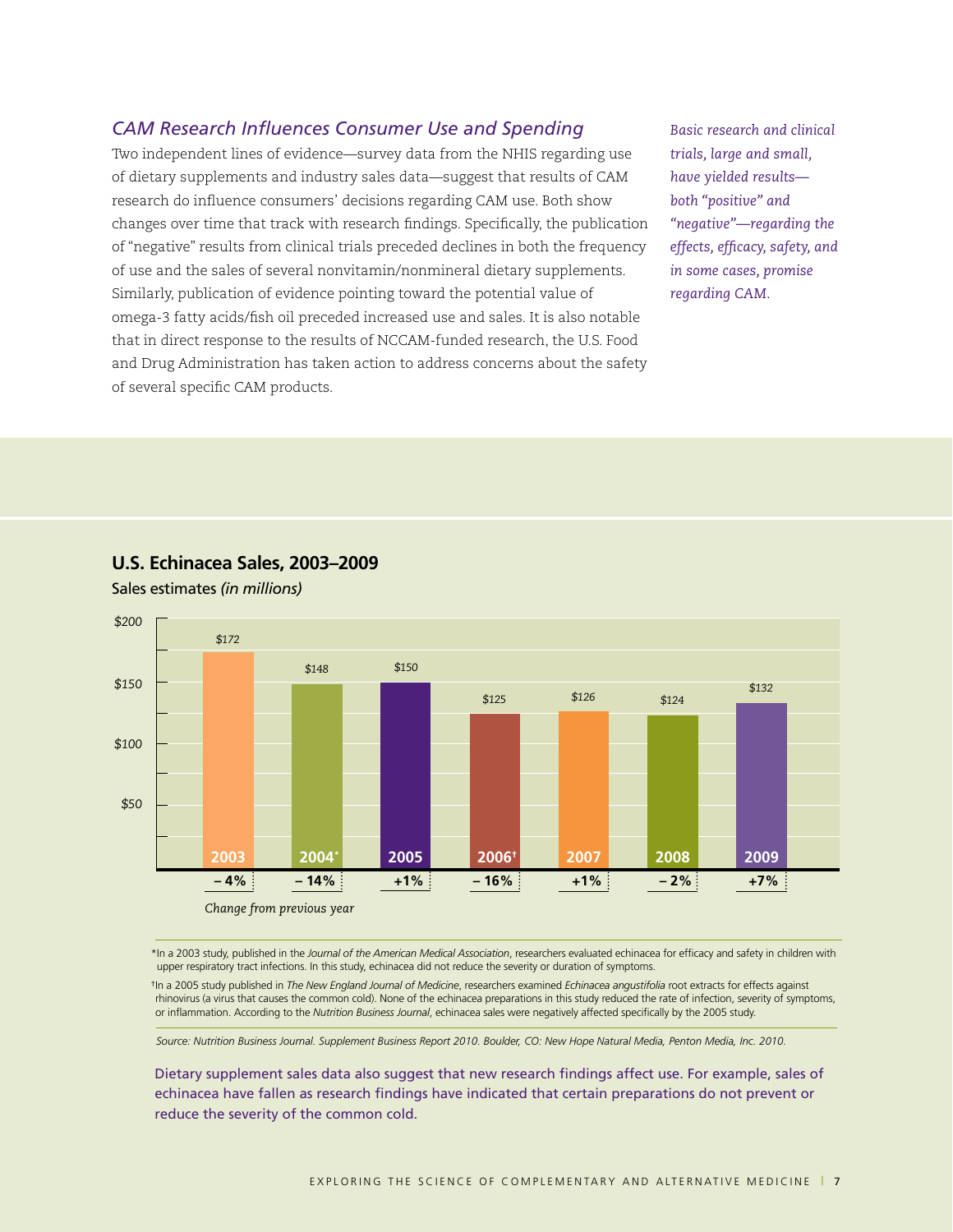

## *Areas of Scientific Promise*

Most importantly, the expanding evidence base includes a large body of intriguing, albeit preliminary, evidence that points toward specific opportunities to improve health care and health promotion using CAM-inclusive strategies. Some examples of these promising leads are included in the table below.

# **Examples of Important Clinical Research Opportunities and Needs**

#### **Mind and Body**

- Developing better, comprehensive strategies for management of chronic back pain and defining the roles of acupuncture, spinal manipulation, and massage in those strategies
- **Exploring the role of specific promising CAM** practices or disciplines (e.g., meditation, yoga, or acupuncture) in developing better strategies for alleviating symptoms (e.g., chronic pain, stress) or in promoting healthier lifestyles
- **Exploring the associations between well**characterized pathways of pain processing and acupuncture analgesia or the placebo response
- **Exploring the associations of major pathways of** cognitive processing and emotion regulation by meditative practices
- Studying the influence of the provider-patient/ client interaction, context effects, and the placebo response on outcomes of CAM interventions

#### **Natural Products**

- **Studying the molecular targets and biological** effects of potentially beneficial small molecules that are constituents of natural products or diet (e.g., quercetin, curcumin, or other polyphenols and flavonoids)
- Defining the anti-inflammatory actions of omega-3 fatty acids
- **Employing state-of-the-art tools and technologies** to study the effects of probiotics on the human microbiome
- Developing evidence regarding the safety profile of certain widely used natural products, including interactions with drugs and other herbals or dietary supplements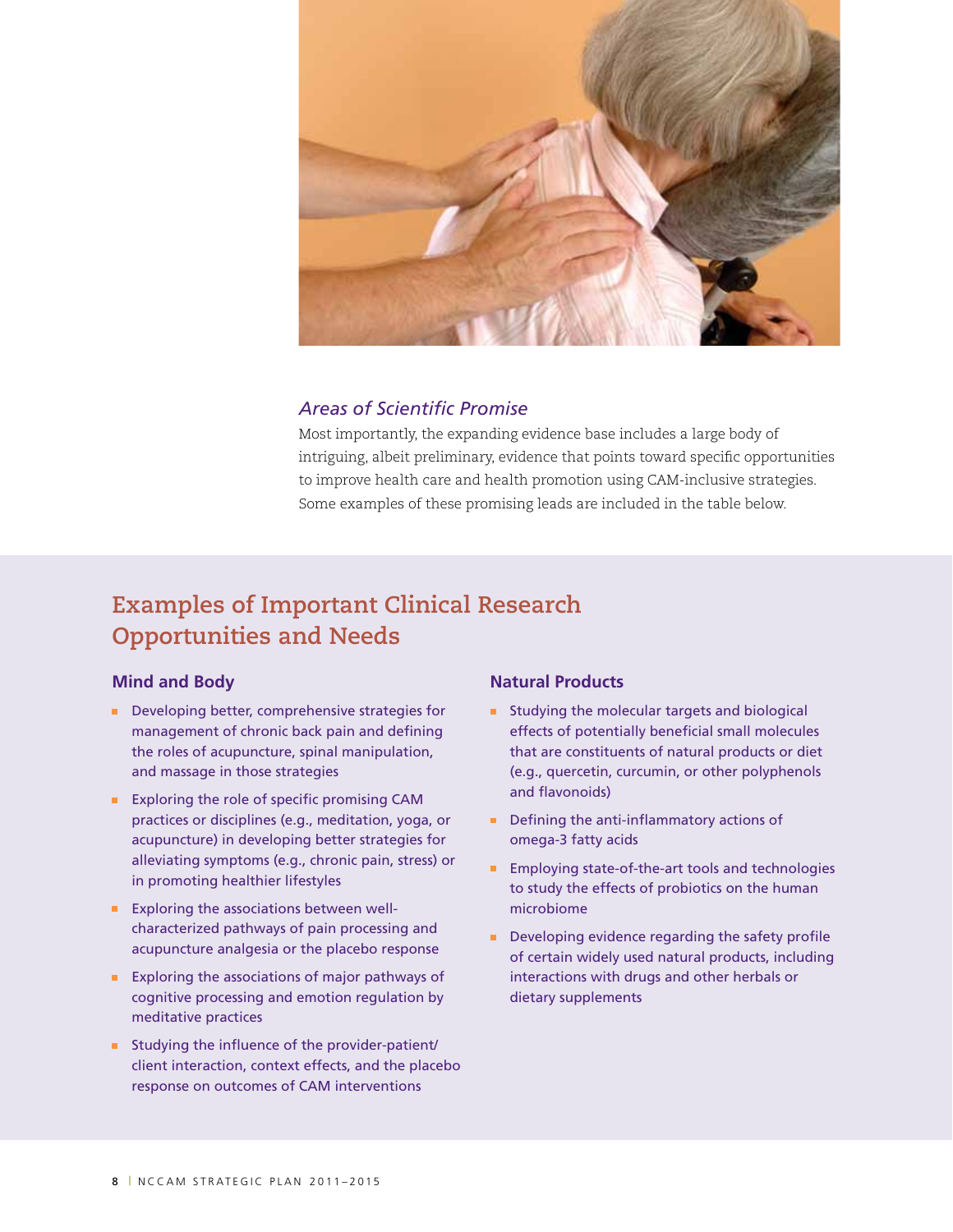## **Mapping the Path Forward**

Over a year-long planning process, NCCAM carefully assessed how recent developments in science, medicine, and health care have affected the Center's strategic approaches in the diverse arena of health care and health promotion interventions. With broad public input, the Center took stock of its existing programs and priorities, the growing evidence base, research capacity, and scientific and public health needs going forward. This assessment led to the following conclusions.

### **It is important that a portion of the Center's research efforts be specifically targeted toward carefully selected areas of particular public health**

**promise**. Two overarching goals of NCCAM's early history included developing foundational scientific evidence regarding most CAM interventions and building multidisciplinary CAM research capacity where little existed. A relatively broad-based, nontargeted, investigator-initiated research project grant approach was adopted to address these goals. This approach over the past 10 years has served the field very well. Notably, NCCAM's investigator-initiated research project grant stream is increasingly robust. More importantly, it has yielded a substantial body of basic, translational, and clinical research evidence that points toward the potential of a number of CAM interventions to contribute to important public health needs. It is essential that similar opportunities for investigator-initiated research involving less well-studied or -characterized CAM interventions and disciplines be preserved.

At the same time it has become clear that this approach cannot solely be relied upon to ensure that major gaps in knowledge are filled, or that development of a definitive clinical evidence base regarding the most promising research leads are pursued with goal-oriented clarity, timeliness, and efficiency. Therefore, there is a need, particularly given finite resources, to target a portion of NCCAM's investment in research toward development of definitive evidence regarding carefully selected opportunities that offer the most potential for adding significant value to public health.

**Framework for Priority Setting.** Establishing priorities across the entire field of CAM research is particularly challenging. For a small number of opportunities, available evidence will support a targeted, intensive approach toward development of definitive clinical evidence. For many others, mechanistic or exploratory basic or clinical research data, or the development of translational tools necessary for rigorous clinical investigation, are the most immediate research priorities.

*The expanding evidence base includes a large body of intriguing, albeit preliminary, evidence that points toward specific opportunities to improve health care and health promotion using CAMinclusive strategies.*

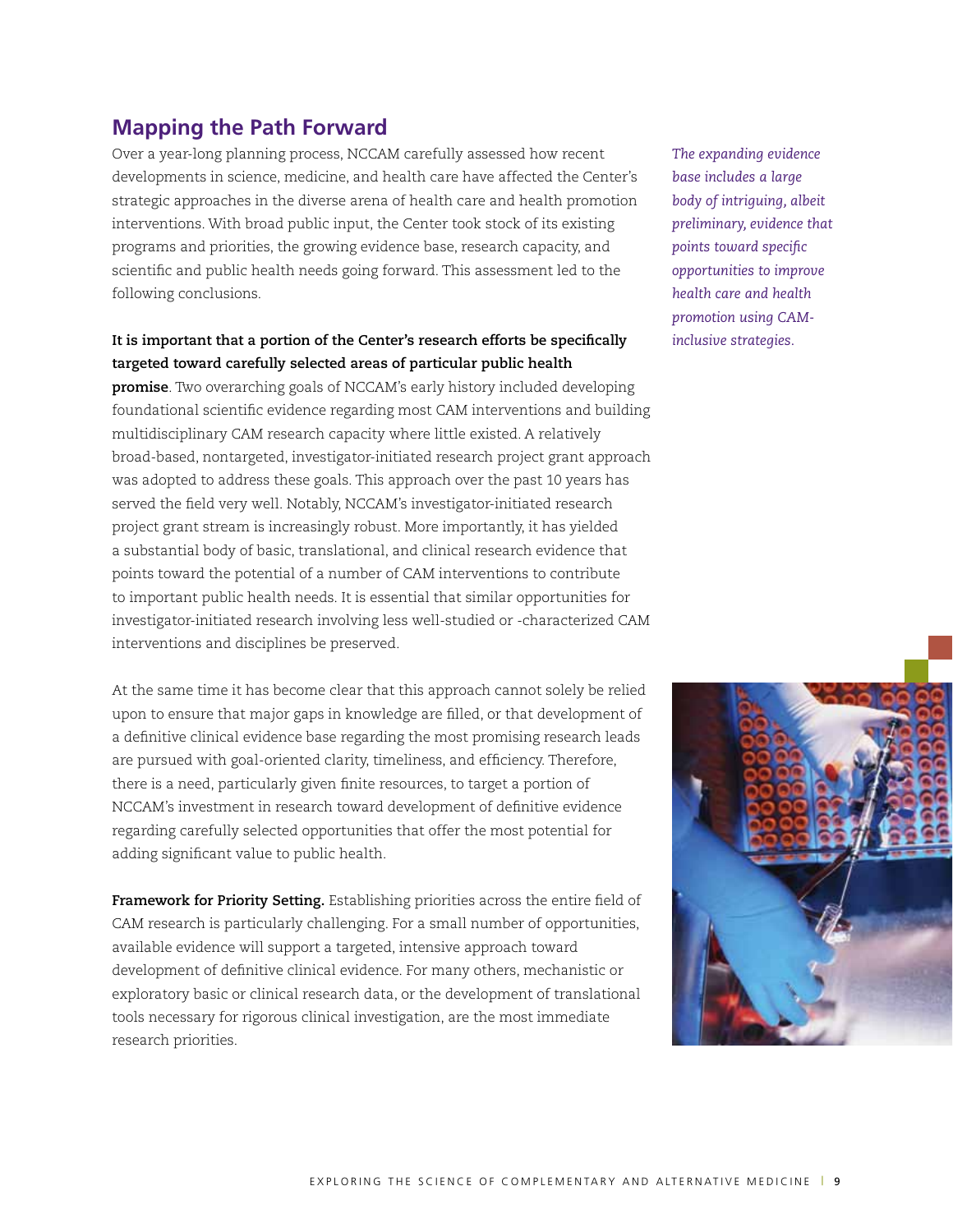

A framework of four factors (as outlined below) will be used by NCCAM in its interactions with investigators and its National Advisory Council to assist in (1) identifying and shaping targeted research initiatives, (2) identifying the most critical knowledge gaps in advancing research on particular CAM interventions, practices, or disciplines, and (3) striking the proper balance between targeted research initiatives and investigator-initiated creativity. The specific weight of these factors will vary, depending on the particular focus of the research.

- **Scientific Promise:** Does a reasonable body of evidence support the potential of the proposed research to lead to improved (1) options or strategies to treat troubling or prevalent health conditions or symptoms or (2) approaches to promote better health and well-being? Is evidence sufficient to support the scope and direction of the proposed research? If not, what research is needed to establish such evidence?
- **Amenability to Rigorous Scientific Inquiry:** Are the key research goals achievable, and are the key research questions amenable to rigorous scientific investigation, given needed and available methods for measurement, translational tools, and technologies? Are potential approaches feasible and scientifically plausible? Do they lend themselves to rigorous quality control? If not, does the proposed research focus appropriately on developing needed methods, tools, and technologies?
- **Potential To Change Health Practices:** Is it reasonably likely that the results of the research or program could lead to changes in the health practices of consumers or health care providers or in the decisions of health policymakers?
- **Relationship to Use and Practice**: Does the proposed project address an important public health concern or scientific information need regarding efficacy, safety, or public use of CAM?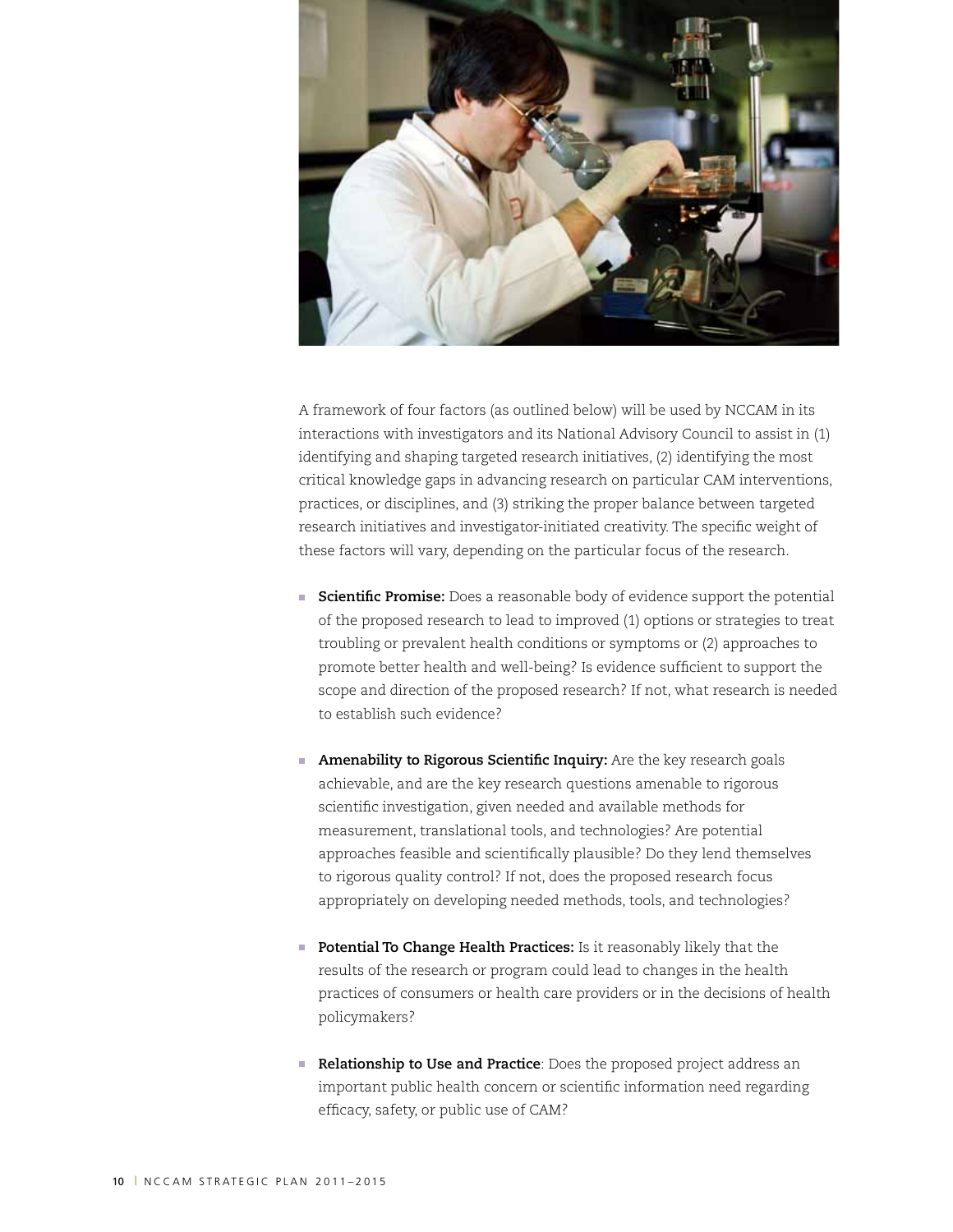## **CAM interventions, approaches, and disciplines can and must be studied across the continuum of basic, translational, efficacy, and effectiveness research.** Continued emphasis on both *basic research* to understand biological effects and mechanisms of action and on *efficacy studies* to determine specific clinical effects of interventions is essential in developing the scientific evidence base. This plan also articulates the need to strengthen *translational research* required to design and implement definitive clinical research and "real world" *outcomes and effectiveness research* that capitalizes on the reality that many CAM interventions are in widespread public use.



## **The Range of Research Questions**

While the need for clinical research evidence is at the heart of NCCAM's mission, developing that evidence requires support across the continuum of basic, translational, and clinical research.

- Basic science: defining biological effects and mechanisms of action; clarifying scientific hypotheses; supporting development of translational tools
- **Translational research: identifying and validating biomarkers or other** signatures of biological effect; developing and validating measures of outcome; validating treatment algorithms and measures of quality control; developing preliminary clinical evidence regarding efficacy and safety; establishing feasibility or estimates of sample size for future studies
- **Efficacy studies: determining the specific effects of an intervention under** carefully controlled conditions that minimize nonspecific and contextual effects
- Outcomes and effectiveness research: studying usefulness and safety in general populations or health care settings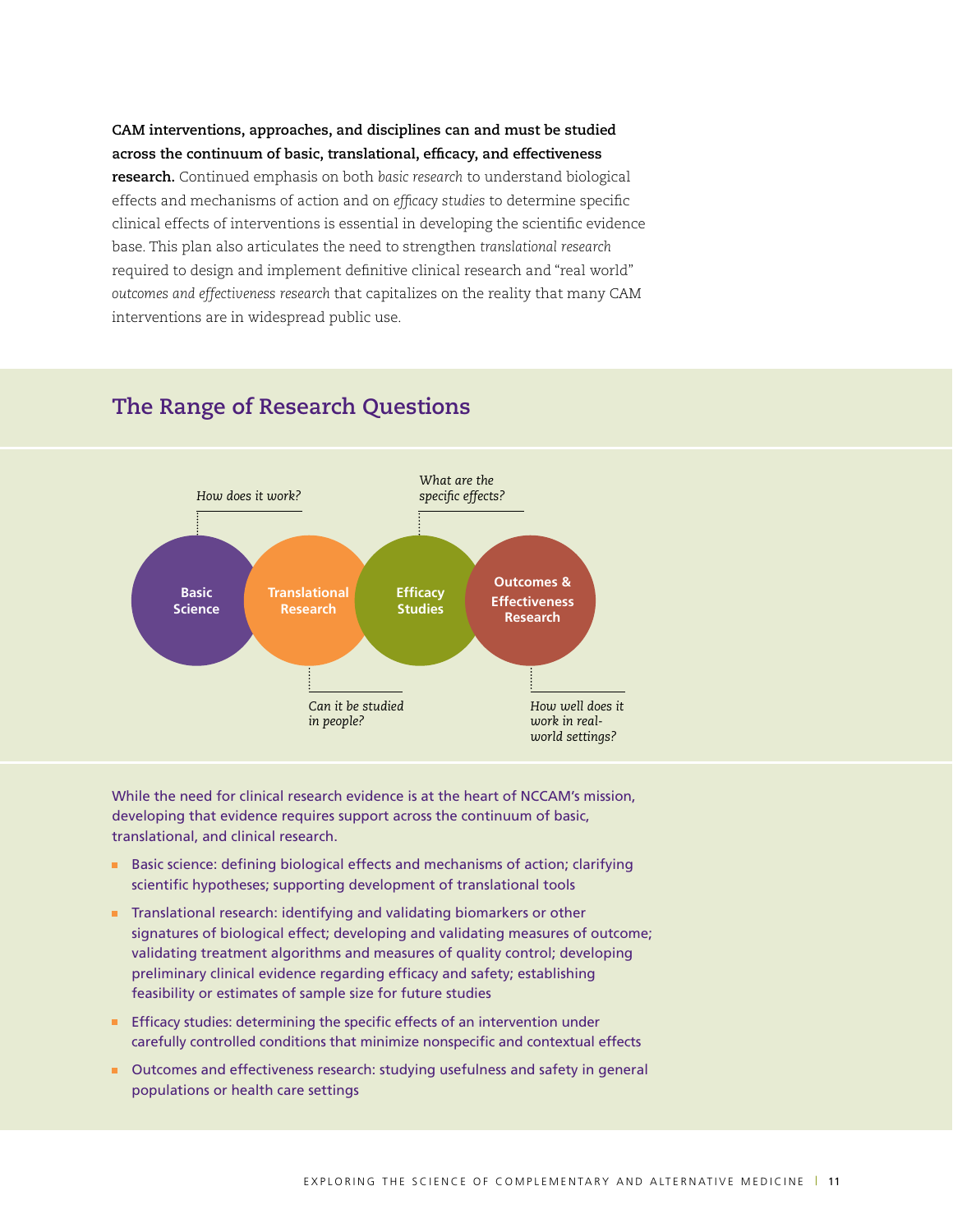**Large clinical trials on the efficacy and effectiveness of CAM interventions require a solid foundation of basic and translational research.** Large clinical trials studying efficacy and effectiveness will remain a cornerstone of the CAM clinical research enterprise. Because they are operationally and ethically complex, expensive, and time-consuming, it is imperative that they be designed in ways that maximize the likelihood of clear and unambiguous results (a defining factor of a successful clinical trial). NCCAM's previous strategic plan articulated the importance of understanding mechanisms and biological effects in designing definitive clinical trials. This plan reaffirms that conclusion and further stresses the central importance of translational research in creating a foundation for definitive clinical investigation.

# **Outcome Measures—Symptoms Matter**

Randomized clinical trials are powerful tools for investigating the effects of interventions. The success of a clinical trial in yielding clear and unambiguous evidence depends, among other things, upon the validity and reliability of the techniques used to measure response to the intervention. This presents a particular challenge in designing studies of interventions on troubling symptoms such as pain, nausea, anxiety, or depression, relief of which may be foremost in the minds of patients or clients.

Clinical investigators often rely upon measures of functionality, which can be observed or measured by others, or utilize objective biomarkers that assess physiological variables. While such measures are invaluable and an important part of clinical trial design, they often do not capture the complexity of symptom states or track closely with clinical responses most important to patients. For example, depression may accompany chronic pain, and in some individuals alleviating depression may have a greater impact on overall sense of well-being than pain relief *per se*. In addition, some interventions, particularly mind and body interventions, may affect many aspects of health, so it is often important in a clinical trial to measure the effect of the intervention on a number of health domains and symptoms.

These and similar challenges are the focus of the science of patient-reported outcomes (PROs), a discipline that is critical to NCCAM's research portfolio. New electronic tools are being developed to permit more accurate and frequent assessment of symptoms. NCCAM is taking a leadership role in PROMIS, a trans-NIH Common Fund program that is developing computer-assisted methods to strengthen the assessment of patient-reported outcomes. These issues will continue to be of central importance in designing clinical research studies to test the effects of CAM interventions in alleviating symptoms or improving health and well-being.

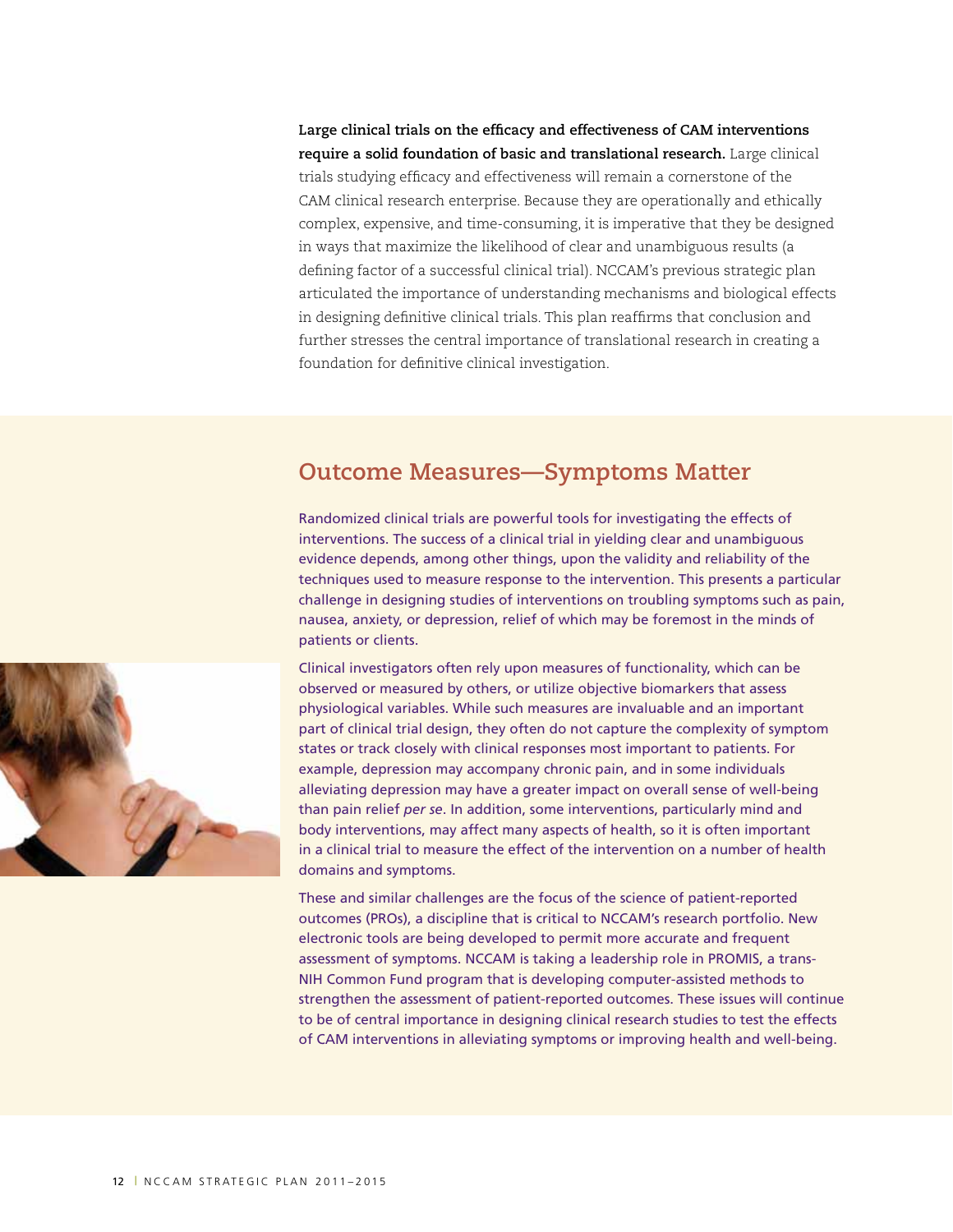

**Given the widespread use of CAM, opportunities exist to employ clinical outcomes and effectiveness research methodologies in developing useful "real world" evidence about application of specific CAM approaches to health care and health promotion.** Most CAM interventions are readily available to the public, and many are used regularly in the health care and health promotion practices of individuals and professions. There are increasingly viable opportunities to take advantage of this fact by employing the methods and tools of clinical outcomes and effectiveness research to develop (1) evidence, based in real-world practices and use, about the potential of CAM interventions, modalities, and disciplines to contribute to better treatment and health promotion and (2) data needed to design maximally informative clinical trials. Pursuing such research will require creative collaboration with experts who confront similar challenges and opportunities in studying outcomes of procedures or multicomponent interventions introduced into and adapted in clinical practice (e.g., surgery, psychotherapy, and behavioral change).

**Better strategies for management of chronic pain are an area of public health need and scientific promise in CAM research.** National survey data show that the majority of Americans' use of CAM for treating specific health problems is aimed at ameliorating symptoms, particularly for chronic pain. Furthermore, emerging data from the past 10 years point toward specific scientific opportunities for research with the potential to contribute to better integrative approaches for care and treatment of chronic pain.

**Research on the contributions of CAM interventions, practices, and disciplines in promoting or supporting health-seeking behavior is another area of special public health need and scientific opportunity.** Although much of CAM use by Americans is aimed at improving general health and well-being, most CAM research to date has focused on the application of CAM practices to the treatment or prevention of various diseases and conditions. While scientific and operational challenges are significant in pursuing a health-promotion research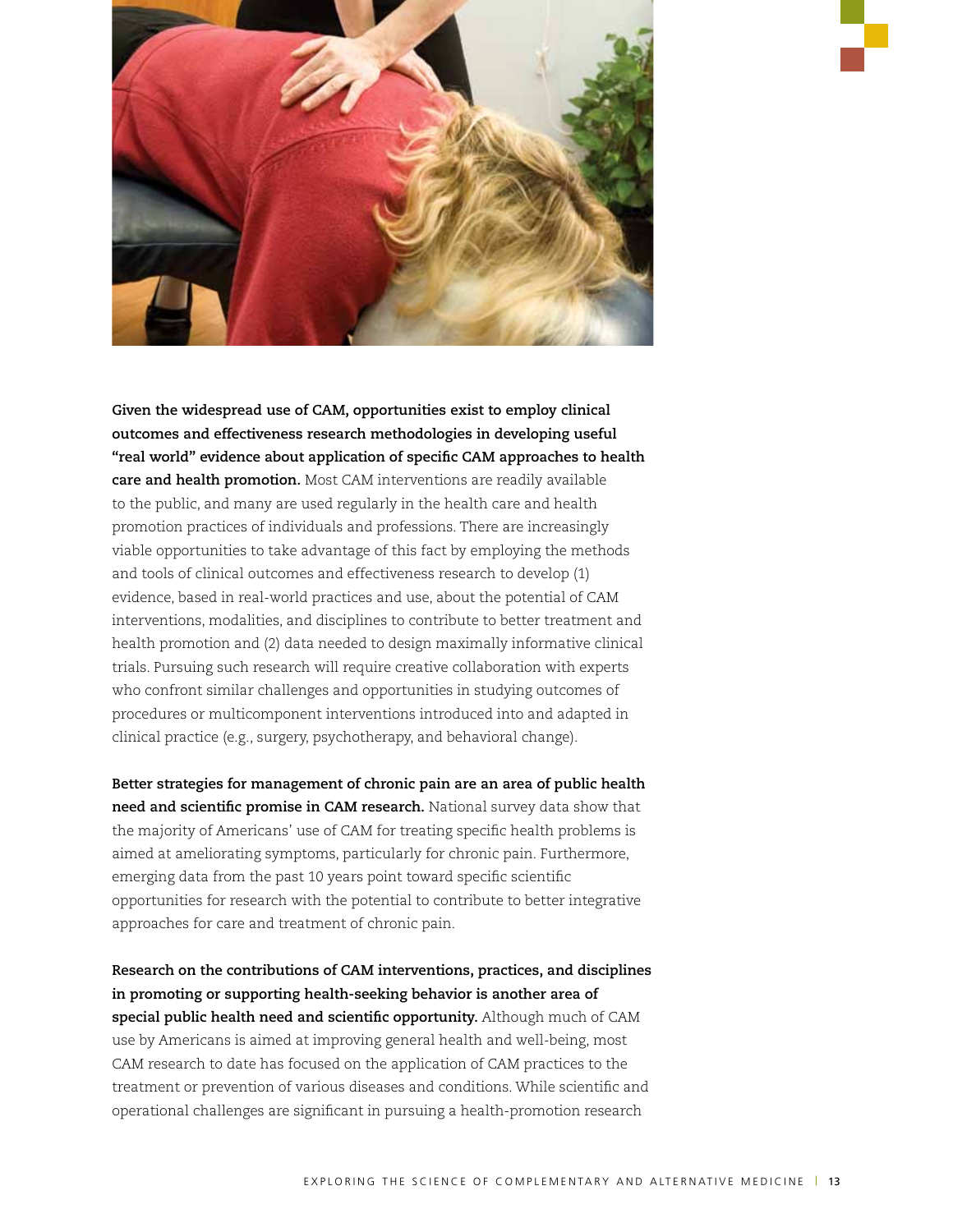



agenda, compelling opportunities exist to explore the potential role of CAM practices, interventions, and disciplines in promoting or supporting healthseeking behavior.

**NCCAM must continue to play a central role in addressing the need for reliable, objective information based on scientific evidence so that consumers and health care providers can make well-informed decisions.** Although a vast amount of information about CAM is available in the public domain, much of it is incomplete, misleading, inaccurate, or based on scientifically unproven claims. Much of the public's use of CAM occurs in the absence of advice or guidance from health care providers (conventional or CAM). These facts reinforce the need for reliable, objective, evidence-based information regarding the usefulness and safety—or lack thereof—of CAM.